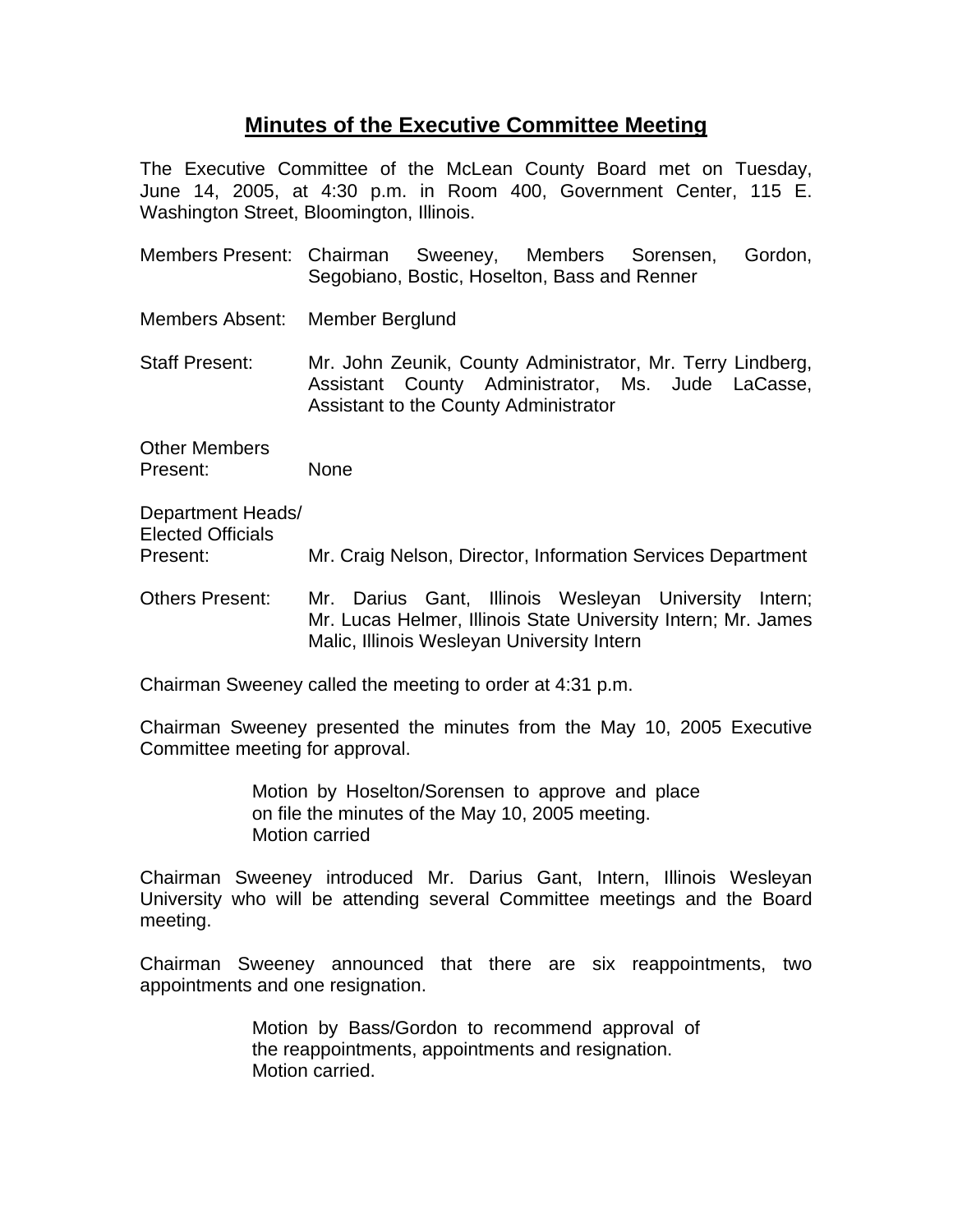Executive Committee June 14, 2005 Page Two

Mr. Craig Nelson, Director, Information Services, presented a request for approval to purchase personal computers under the State of Illinois Contract negotiated between Central Management Services and Dell Computers, Inc. He indicated that Information Services plans to purchase a minimum of 80 machines. The total amount of the purchase will not exceed the amount budgeted in the Fiscal Year 2005 budget.

> Motion by Hoselton/Renner to Recommend Approval to Purchase Personal Computers under the State of Illinois Contract negotiated between Central Management Services and Dell Computers, Inc. – Information Services. Motion carried.

Chairman Sweeney asked if there were any questions or comments for Mr. Nelson. Hearing none, he thanked him for attending.

Mr. John Zeunik, County Administrator discussed the *Legislative Update Memo* from Metro Counties, which highlights the results of the Illinois General Assembly following its adjournment, as well as summaries of bills that were specific to County Government. Mr. Zeunik reported on the issues which he felt were important to the County and with which Metro Counties was involved, including:

- ¾ Expanding County Storm Water Authority.
- $\triangleright$  Liability for bikes on public roads This bill is one that historically McLean County has opposed and one which Metro Counties opposed.
- $\triangleright$  Local Government Code Enforcement There was a bill introduced that would have weakened local code enforcement which was defeated.
- $\triangleright$  Circuit Clerks Fees (not County Clerk's Fees) Counties were given the ability to increase the Circuit Clerk's Court Automation Fee and the Circuit Clerk's Court Document Storage Fee if they so choose.
- $\triangleright$  Truck Weight Bill This is one that, going into the Legislative Session, was expected to pass with the help of Farm Bureau. However, it was defeated, which is important in terms of protecting County roads.

Mr. Zeunik stated that, on balance, there were some successes gained with the assistance of Metro Counties. He also recognized the assistance of Mr. Bill Anderson, specifically his assistance on the Airport Authority bill. Mr. Zeunik advised that, in this Legislative Session, the County accomplished more than expected.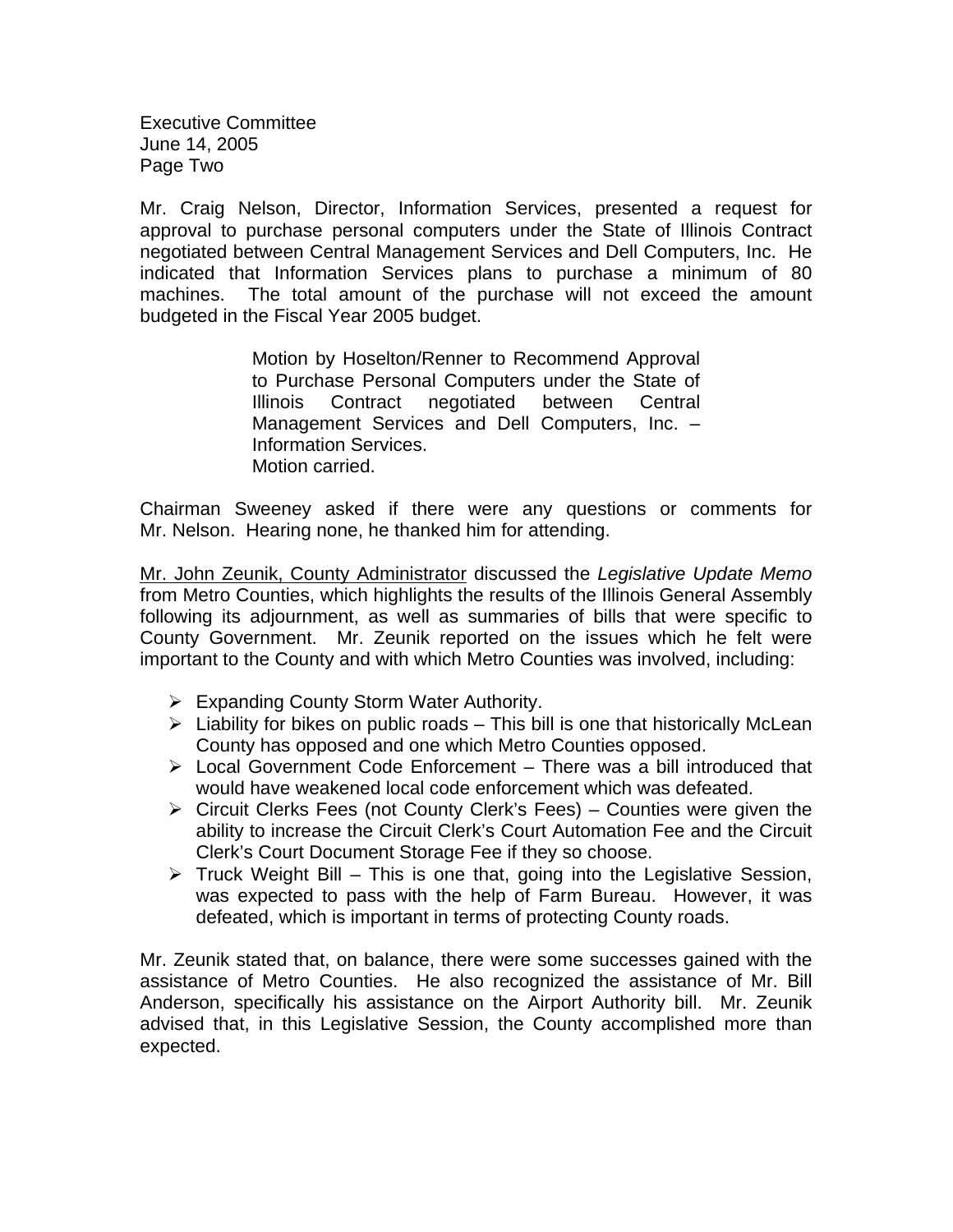Executive Committee June 14, 2005 Page Three

Mr. Zeunik noted that the impact of the State's FY '2006 budget on County government has not yet been determined, particularly in terms of the salary reimbursement. If the dollar amount is the same as this year, it is likely that there will be a decrease for County Government.

Mr. Renner asked what the status is on the Airport Authority issue. Mr. Zeunik replied that the Bill has passed both the House and the Senate and is on its way to the Governor for his signature. Chairman Sweeney further noted that the Senate voted unanimously and the House passed it with the exception of one vote.

Mr. Zeunik responded to the request made by Mr. Segobiano to research, for the Executive Committee, a possible donation to the Fifty Flags Display following their presentation at the May County Board meeting. He indicated that the suggestion was for a donation from the County to help underwrite the expenses of local Veterans groups participating in the Memorial Day Parade in Washington D.C. Mr. Zeunik reported that round-trip mileage from Bloomington to Washington, D.C. is 1,512 miles. The County's current mileage rate is 40.5 cents per mile, which would equate to \$612.36. A thirty-day advance purchase of a round-trip air ticket from Bloomington to Washington, D.C. on Air Tran or Northwest is \$229.80. He noted that \$500.00 would be in the middle between the mileage reimbursement and the air fare.

Mr. Zeunik explained that there is no money budgeted for grants in the 2005 budget. Therefore, he offered two possible sources for funding this request. One option is an Emergency Appropriation and another is a transfer from another line item in the County Board's budget, such as Contract Services.

Chairman Sweeney reported that, in 2001, the County donated \$25,500 to Cooperative Extension, \$18,279 to the YMCA and \$1,000 each to Operation Recycle, Peacemeal, Children's Foundation and Children's Discovery Museum. He noted that there were at least 10-15 more requests for additional monies. Chairman Sweeney indicated that he made the determination to not fund anything in 2002 and so informed those organizations. Since then, the County has been consistent in not awarding any grants. He explained that, while this may be an organization worthy of funding, it would encourage other organizations to request funds.

Mr. Bass stated that he is aware that this particular Veterans group has a highly organized approach to requesting funds from many different local organizations, including the Rotary clubs, VFW, American Legion, etc. He expressed his opinion that this group is well taken care of by other entities.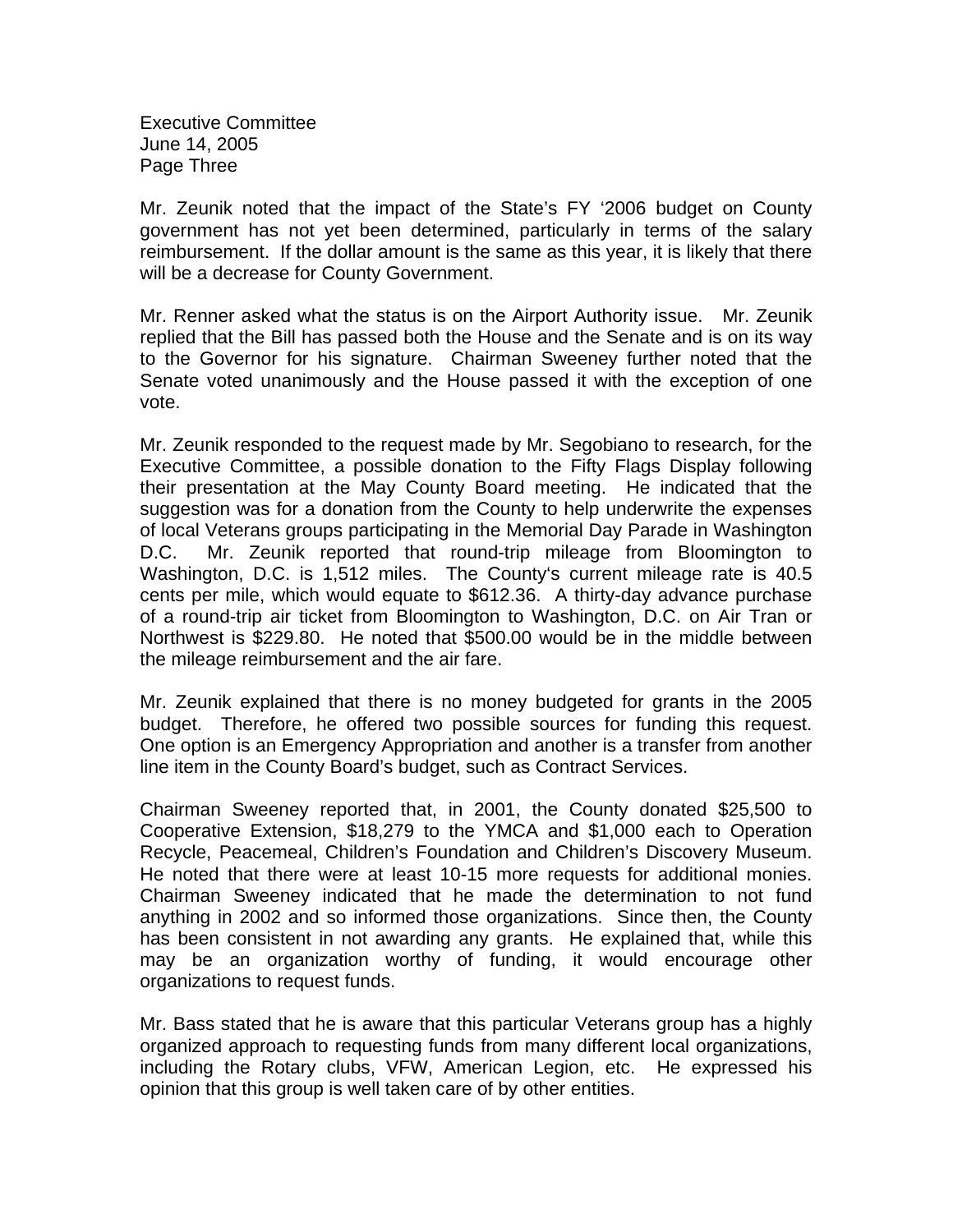Executive Committee June 14, 2005 Page Four

Mr. Segobiano responded that he believes this Veterans' organization is very worthy of receiving a donation from the County.

Chairman Sweeney offered two suggestions regarding the issue, including a Stand-up Committee meeting could be scheduled prior to the County Board meeting to approve a course of action. He also suggested that the issue be addressed at the County Board meeting by supplying Board members the correct name and address of the organization. Board members who wish to make a donation can do so as an individual. Chairman Sweeney expressed his belief that this would be a preferable solution to giving a donation from the County.

After a brief discussion, it was determined that Chairman Sweeney will make an announcement at the Board meeting, and Board members can make their own decision on personal donations.

Chairman Sweeney asked if there were any further questions for Mr. Zeunik. Hearing none, he thanked him.

Mr. Tari Renner, Chairman, Justice Committee presented a request for approval of an Emergency Appropriation Ordinance Amending the McLean County Fiscal Year 2005 Combined Annual Appropriation and Budget Ordinance, General Fund – Coroner's Office 0031.

> Motion by Renner/Hoselton to Recommend Approval of an Emergency Appropriation Ordinance Amending the McLean County Fiscal Year 2005 Combined Annual Appropriation and Budget Ordinance, General Fund – Coroner's Office 0031. Motion carried

Mr. Renner requested approval of the following two items on the Agenda, namely approval of an Intergovernmental Agreement by and between the County of McLean, the McLean County Sheriff and the Bloomington-Normal Airport Authority – Sheriff's Department, and a request for approval of an Emergency Appropriation Ordinance Amending the McLean County Fiscal Year 2005 Combined Annual Appropriation and Budget Ordinance, General Fund 0001 – Sheriff's Department 0029.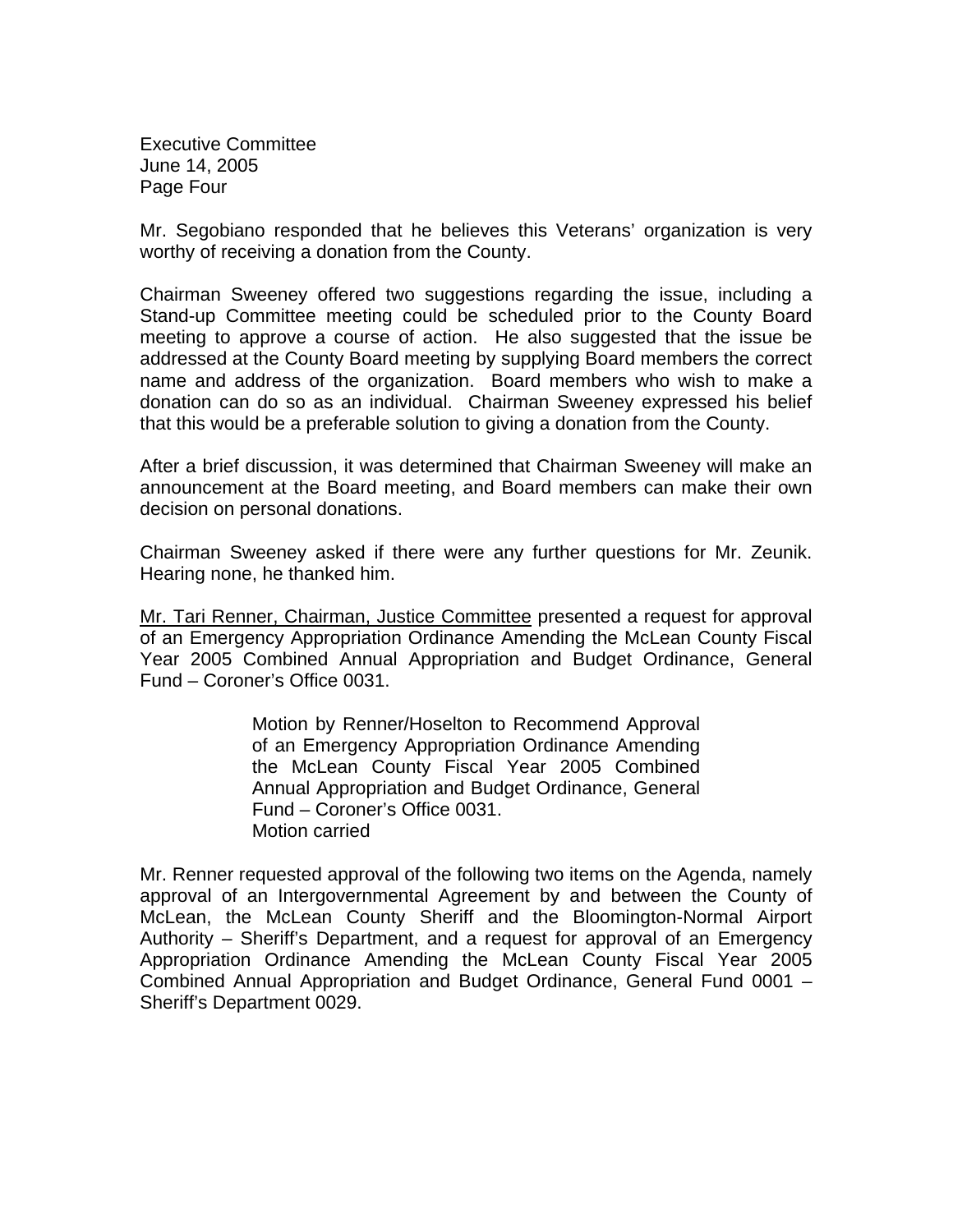Executive Committee June 14, 2005 Page Five

> Motion by Renner/Bass to Recommend Approval of an Intergovernmental Agreement by and between the County of McLean, the McLean County Sheriff and the Bloomington-Normal Airport Authority – Sheriff's Department, and Approval of an Emergency Appropriation Ordinance Amending the McLean County Fiscal Year 2005 Combined Annual Appropriation and Budget Ordinance, General Fund 0001 – Sheriff's Department 0029. Motions carried.

Mr. Renner presented a request for approval of an Interagency Agreement between the County of McLean on behalf of the Office of the State's Attorney and the Illinois Criminal Justice Information Authority for the Implementation of the Law Enforcement and Prosecutor-based Victim Assistance Services Program – State's Attorneys Office.

> Motion by Renner/Gordon to Recommend Approval of an Interagency Agreement between the County of McLean on behalf of the Office of the State's Attorney and the Illinois Criminal Justice Information Authority for the Implementation of the Law Enforcement and Prosecutor-Based Victim Assistance Services Program – State's Attorneys Office. Motion carried

Mr. Renner presented a request for approval of a contract extension for Logan County's bed space at the Juvenile Detention Center – Court Services.

> Motion by Renner/Sorensen to Recommend Approval of a Contract Extension for Logan County's Bed Space at the Juvenile Detention Center – Court Services. Motion carried

Chairman Sweeney asked if there were any questions. Hearing none, he thanked him.

Mr. George Gordon, Chairman, Land Use and Development Committee reported that the Land Use and Development Committee brings no items for action to the Executive Committee. He noted that there was a recommendation made by the Zoning Board of Appeals at a recent meeting that will appear along with other items on the Consent Agenda of the June 21, 2005 County Board meeting.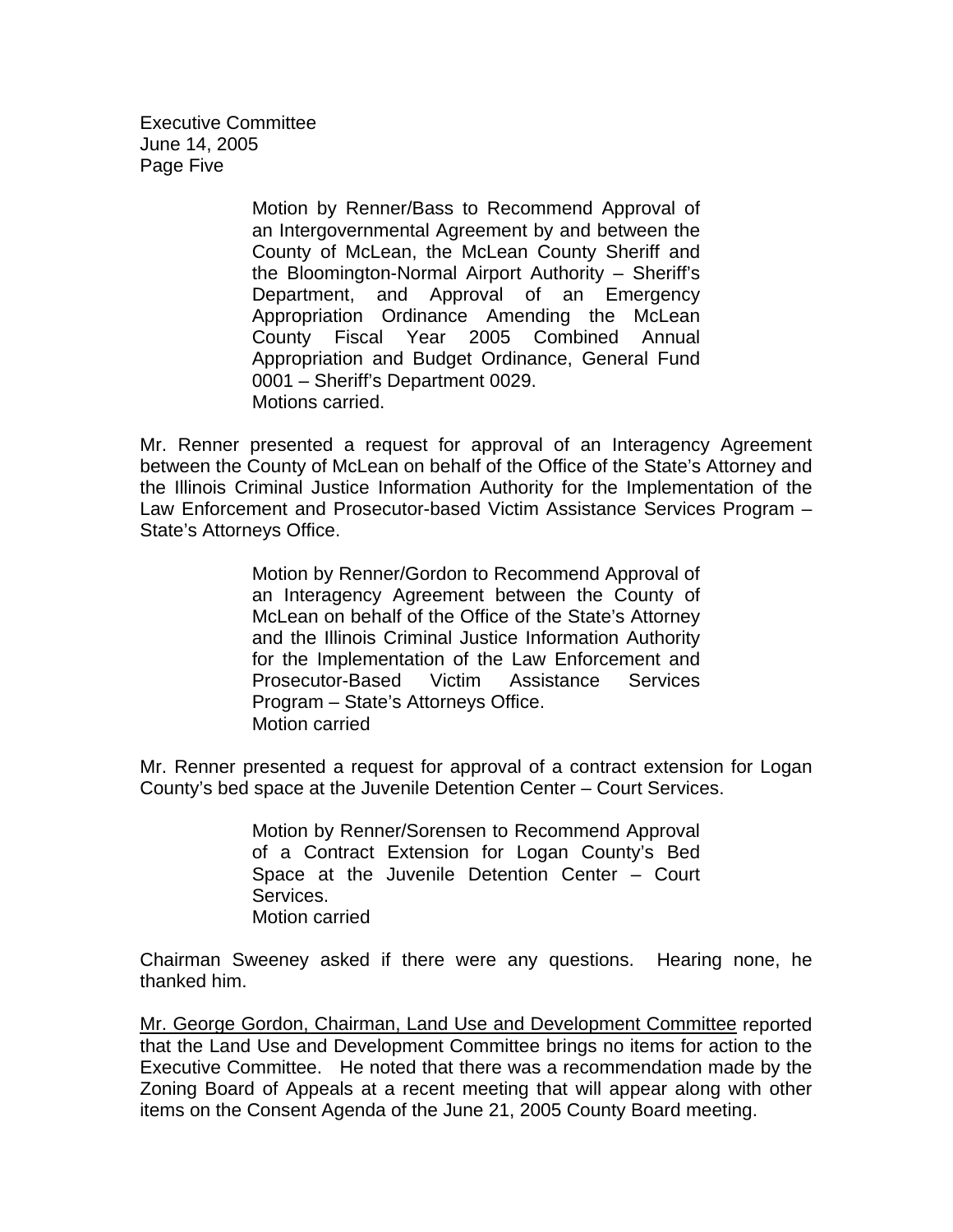Executive Committee June 14, 2005 Page Six

Mr. Gordon stated that the unanimous recommendation went against the staff recommendation on this case. He indicated that several County Board members have received queries about the recommendation and requests that the County Board take action against the recommendation. Mr. Gordon reported that there is a two-hour tape available of the ZBA hearing, to which Board members are invited to listen. He advised that this item will be pulled from the Consent Agenda of the County Board Agenda.

Chairman Sweeney reported that he understands that the ZBA voted 5-0 to overturn the staff's recommendation. Mr. Gordon stated that the staff report noted that five of the seven criteria needed to approve a Special Use in the Agricultural district were not met. Chairman Sweeney suggested that any Board member who wishes to listen to the tape, should do so. He warned that only two members can listen to the tape at one time.

Mr. Sorensen asked that CD's be made available for Board members to take home. Mr. Zeunik replied that CD's will be made available.

Mr. Segobiano indicated that he had been approached by a member of the ZBA who indicated that the County's Zoning Ordinance are too tight and should have a wider spread. He noted that this individual felt that this case will move it in that direction. Mr. Segobiano also indicated that the ZBA member told him about the burning of 20 trees on the applicant's property, noting that there are two sides to the story. Mr. Sorensen replied that, legally and technically, the ZBA members are only allowed to use the information they hear during the hearing when deciding a specific case. Mr. Zeunik stated that the applicant did talk about the fire on the tape.

Chairman Sweeney asked if there was any other discussion. Hearing none, he thanked him.

Ms. Diane Bostic, Chairman, Property Committee reported that the Property Committee brings no items for action to the Executive Committee. She noted that the action item listed on the Agenda was actually an item to be presented to the Board.

Chairman Sweeney asked if there were any questions for Ms. Bostic. Hearing none, he thanked her.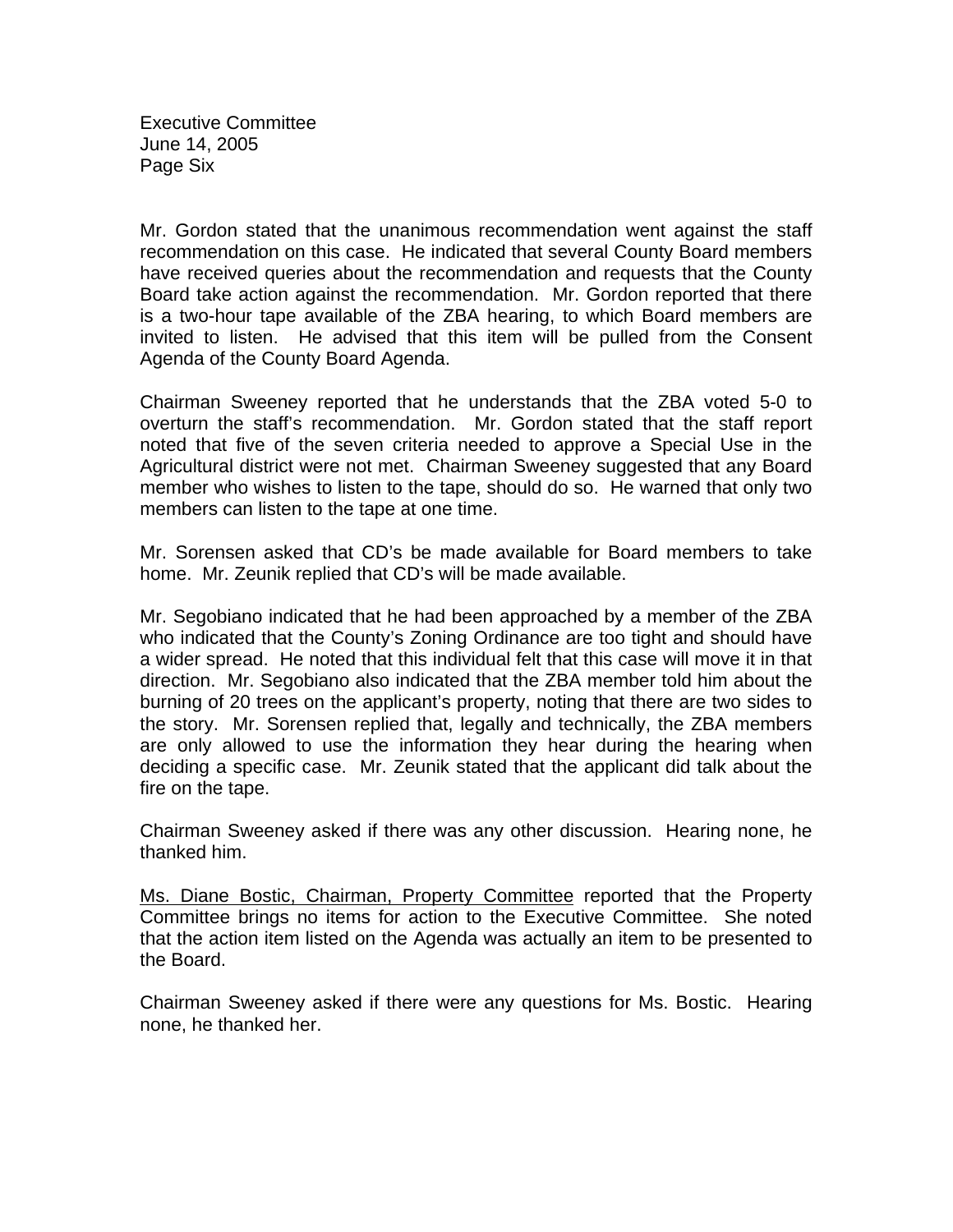Executive Committee June 14, 2005 Page Seven

Mr. Duffy Bass, Chairman, Transportation Committee reported that the Transportation Committee has no items for action. He advised that many Lettings have taken place over the last month concerning overall maintenance of the County roads and highways. Mr. Bass also pointed out that maintenance of culverts and bridges will be done over the summer and into the fall.

Chairman Sweeney asked if there were any questions. Hearing none, he thanked him.

Mr. Matt Sorensen, Chairman, Finance Committee stated that the Finance Committee brings no items for action, but will be presenting several items to the Board.

Chairman Sweeney asked if there were any questions. Hearing none, he thanked him.

Chairman Sweeney presented the May 31, 2005 bills as recommended and transmitted by the County Auditor for payment. The fund total for the month is \$405,630.52 with the prepaid total the same.

> Motion by Sorensen/Gordon to approve the Executive Committee bills for May 31, 2005 as presented to the Committee by the County Auditor. Motion carried.